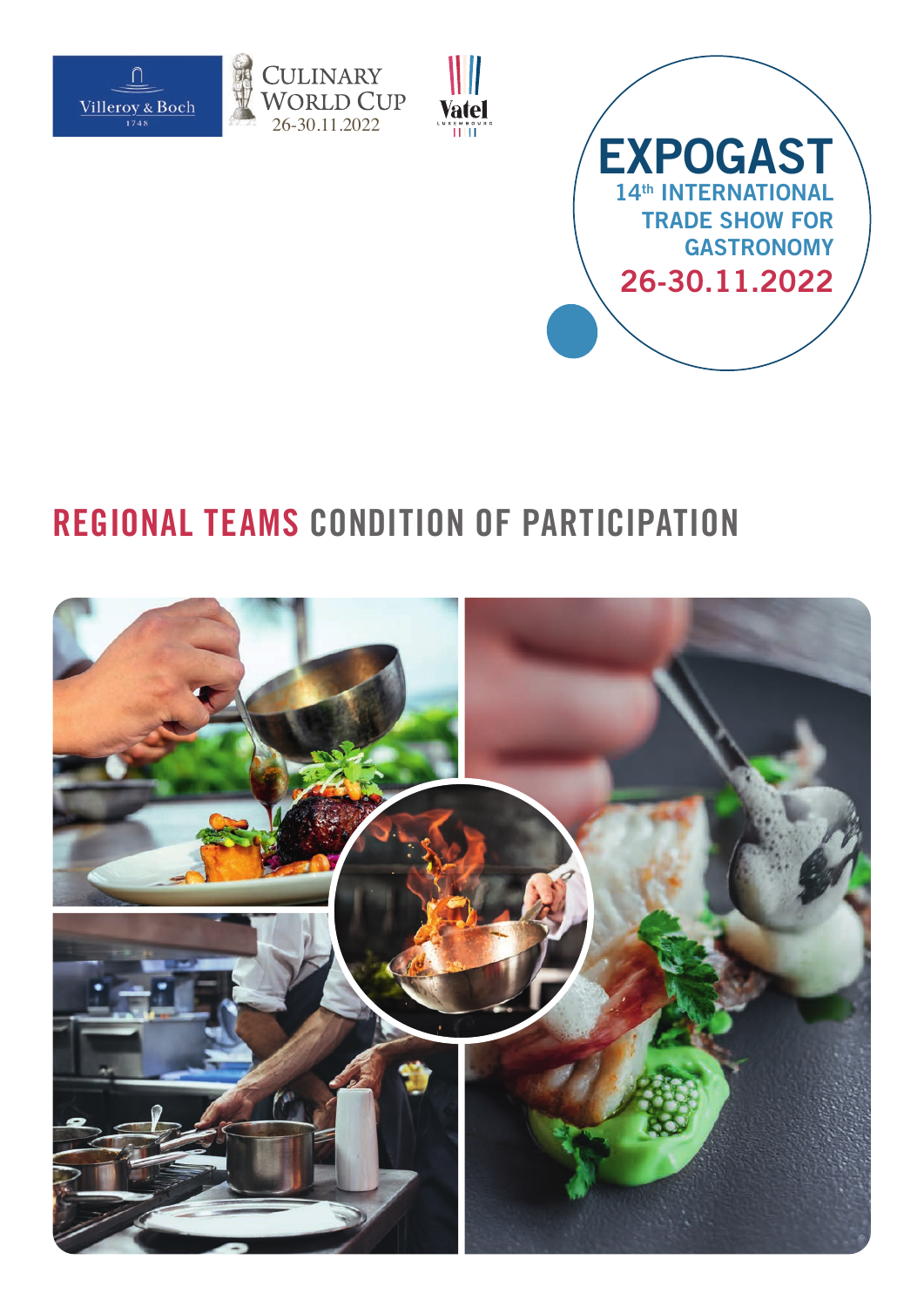



Organiser and responsible supervisor of the international culinary exhibition EXPOGAST 2022 Villeroy & Boch - Culinary World Cup: Vatel Luxembourg, Association of professional chefs of the Grand Duchy of Luxembourg, Amitié Gastronomique Francois Vatel.

For all information concerning the competition in relation to EXPOGAST 2022 Villeroy & Boch - Culinary World Cup please check our website **www.vatel.lu** or contact us by email: **cwc@pt.lu**













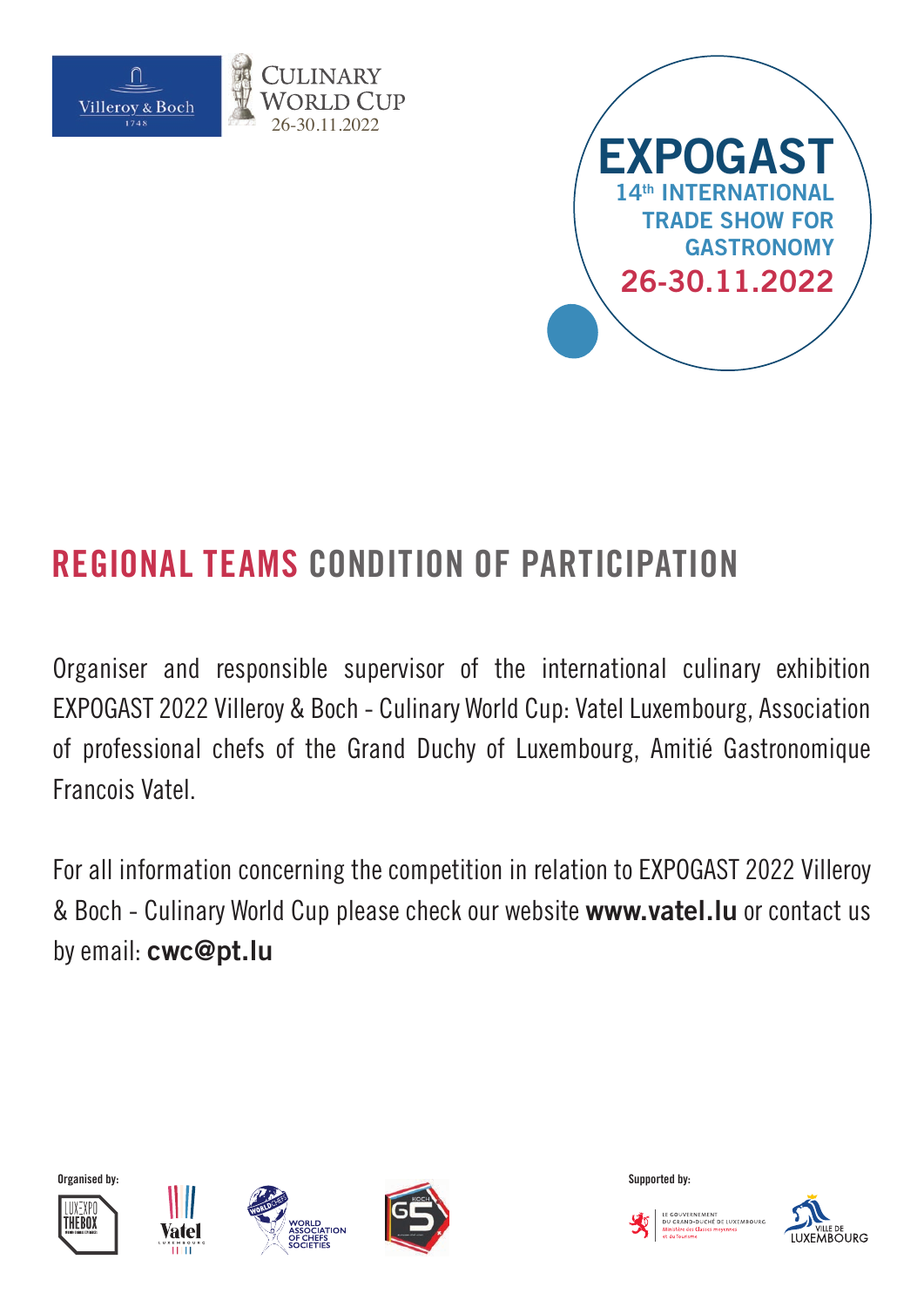**Duration**

**Opening hours**

**Opening Ceremony**

**Closing Ceremony**

**Daily Ceremony**

**Outfit of the team**

**Registration**

**August 1st, 2022**



The registration fee includes 8 entry tickets for the whole lenght of the exhibition.

Transfer costs are at the expense of the team.

All the needed documents such as entry tickets will be handed out in the VATEL office Entrée Nord at Luxexpo The Box, Luxembourg-Kirchberg up on **Thursday the 24th November 2022 from 10:00 am onwards.**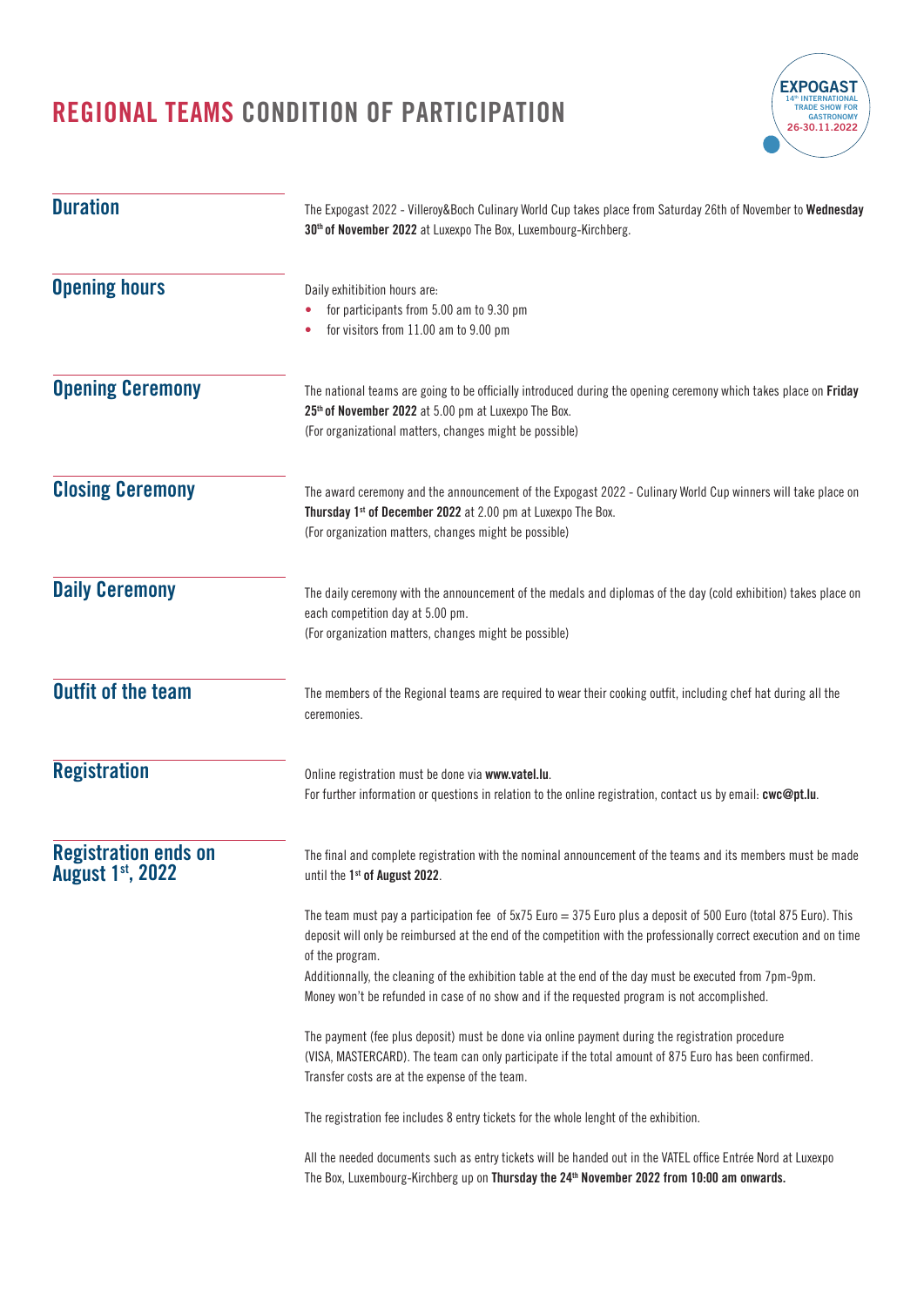

| <b>Registration modifications</b>        | Once the registration is complete, the team will be sent an e-mail including its login and password information in<br>in case the team might modify its registration (free of charge) before October 1st 2022.<br>Passed that date, the request for further changes can only to be processed by mail cwc@pt.lu or during the<br>competition in the jury administration office. Any changes will be charged at 50 Euro each. This payment must be<br>done at the registration desk upon arrival or for later changes in the jury administration office. |  |
|------------------------------------------|--------------------------------------------------------------------------------------------------------------------------------------------------------------------------------------------------------------------------------------------------------------------------------------------------------------------------------------------------------------------------------------------------------------------------------------------------------------------------------------------------------------------------------------------------------|--|
| <b>Accommodation</b>                     | The teams need to book their accommodation on their own.                                                                                                                                                                                                                                                                                                                                                                                                                                                                                               |  |
| <b>Customs</b>                           | Generally, there should be no problem with the import of goods in limited quantities into the Grand-Duchy of<br>Luxembourg.<br>From overseas, the regulations have to be strictly respected. Each participant receives - upon request - a<br>participation card, which has to be shown at customs upon request. All imported goods comply the health and<br>hygienic food regulations as defined by the EU.                                                                                                                                            |  |
| <b>Goods and raw</b><br><b>materials</b> | In Luxembourg you can purchase all goods and raw materials in high quality that you might require for your<br>preparation of the exhibits. It is recommended that orders are made in advance, the participants can receive a list<br>of special shops upon request. The competitor must procure all products by her-/himself.<br>Black listed products are prohibited.                                                                                                                                                                                 |  |
| <b>Material costs</b>                    | Material and decoration costs related to the exhibition are at the expense of the team.                                                                                                                                                                                                                                                                                                                                                                                                                                                                |  |
| <b>Preparation and mise</b><br>en place  | The teams have to organize the workplace for the preparation and mise en place of their program by themselves.                                                                                                                                                                                                                                                                                                                                                                                                                                         |  |
| <b>Team composition</b>                  | The regional team consists of<br>Five (5) chefs including team captain and pastry chef<br>3 helper<br>The helpers must wear clearly different dresses than the 5 chefs.<br>The helpers are only allowed to carry the items to the table.<br>They are neither allowed to finalize or handle finalized exhibition pieces, nor place them on the table.<br>Hygienic rules must be followed.                                                                                                                                                               |  |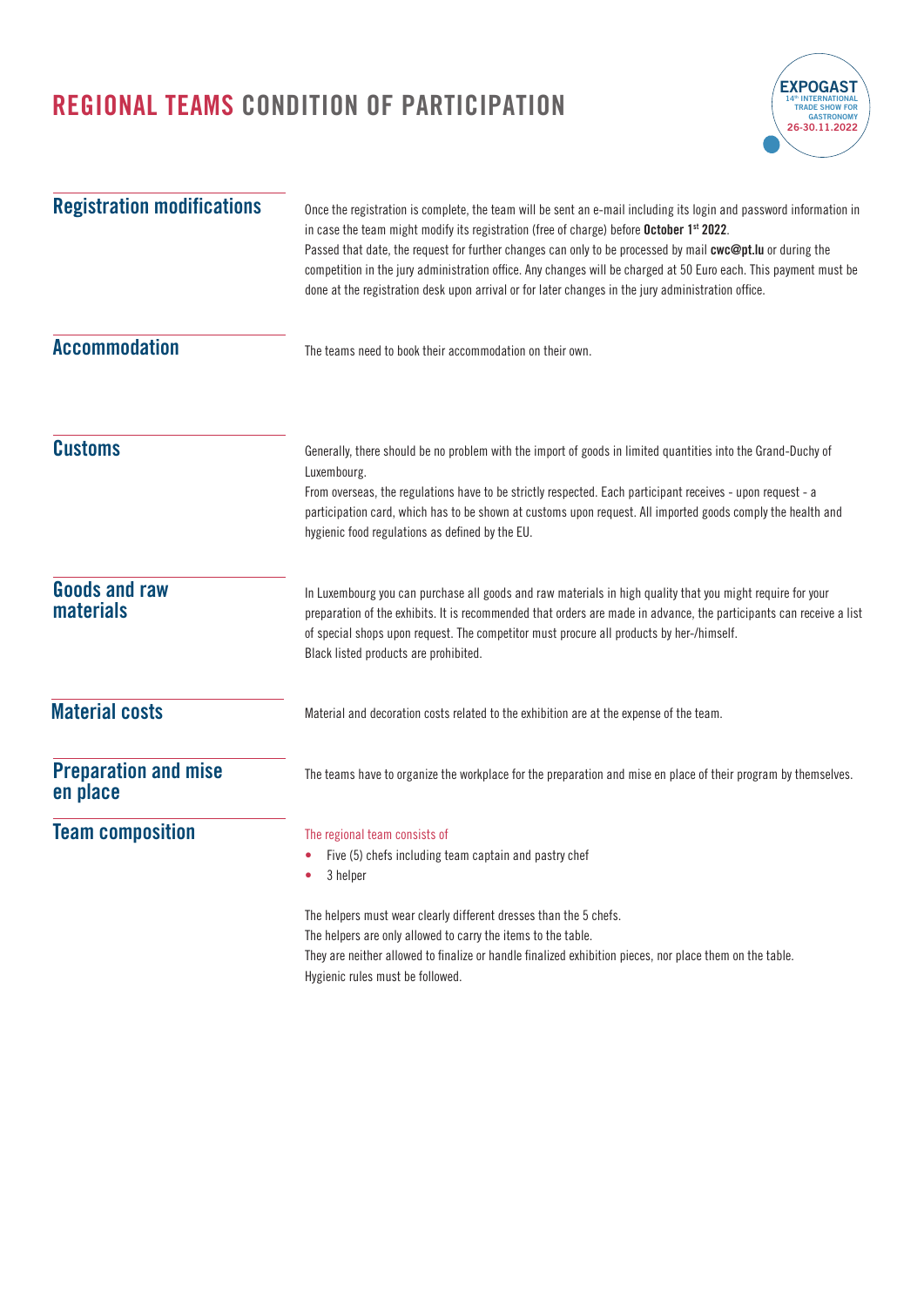

#### **Program requirements**

The regional teams prepare the following two-part program on one (1) day:

- **•** One (1) program culinary art
- **•** One (1) program pastry art

#### The following elements are required:

#### Cuinary Art

**a) Finger food** For six (6) persons x four (4) sorts  $=$  24 pieces.

- **•** Weight should be 10 g 20 g each
- **•** To be eaten in one bite
- **•** Should be served on china, glass, cups, spoons or any other appropriate service ware. No extra cutlery is allowed
- **•** Can be served with dipping sauce
- **•** Two (2) x different kinds prepared cold, served for six (6) persons
- **•** Two (2) x different kinds prepared hot, served cold for six (6) persons
- **•** One (1) need to be vegan
- **•** One (1) separate plate with one (1) piece of each for presentation

#### **b) Cold buffet platter**

- **•** One (1) cold festive buffet platter for eight (8) persons and one (1) plate to give to the jury for the optical effect of portion size
- **•** Three (3) main items with one (1) garnish for each main item
- **•** The end pieces have to to be placed on the platter close to the representing slices
- **•** The festive buffet platter has to be served with a salad and at least two (2) sauces or chutneys on the side.
- **•** Salad is not a garnish and has to be served separately
- **•** A bowl/dish for serving salad/sauce/chutney must be presented a part
- **•** Bread and butter will not be judged
- **•** Garnishes should not be mistaken for finger food
- **•** No plates, bowls or similar items are allowed on the platter
- **•** The festive buffet platter must be displayed in a classic style (one unit)

#### **c) Starters**

- **•** One (1) hot starter (appetizer) where all components have to be hot, presented cold
- **•** Two (2) different cold starters (appetizer). One (1) of it need to be vegan. All components have to be cold, presented cold
- **•** All served as single portion

#### **d) Five (5) course fine dining gastronomic menu for one (1) person, dessert included**

**•** One starter course to be vegan and different from section

#### Program Pastry Art

#### **a) Four (4) different individual plated desserts for one (1) person**

- **•** One (1) with chocolate as the main ingredient
- **•** One (1) with fruit as the main ingredient
- **•** Two (2) are the teams' own choice

#### **b) Display of sweet biscuits, chocolates, petit fours or friandises.**

- For six (6) persons x four (4) sorts = 24 pieces.
- **•** One of the varieties of petits fours to be vegan
- **•** Weighting 6 g to 14 g each
- **•** One (1) plate with one (1) of each for examination

Teams not completing their tasks within the allowed time will have up to 10 points penalty deduction by the leadjudge from their final mark.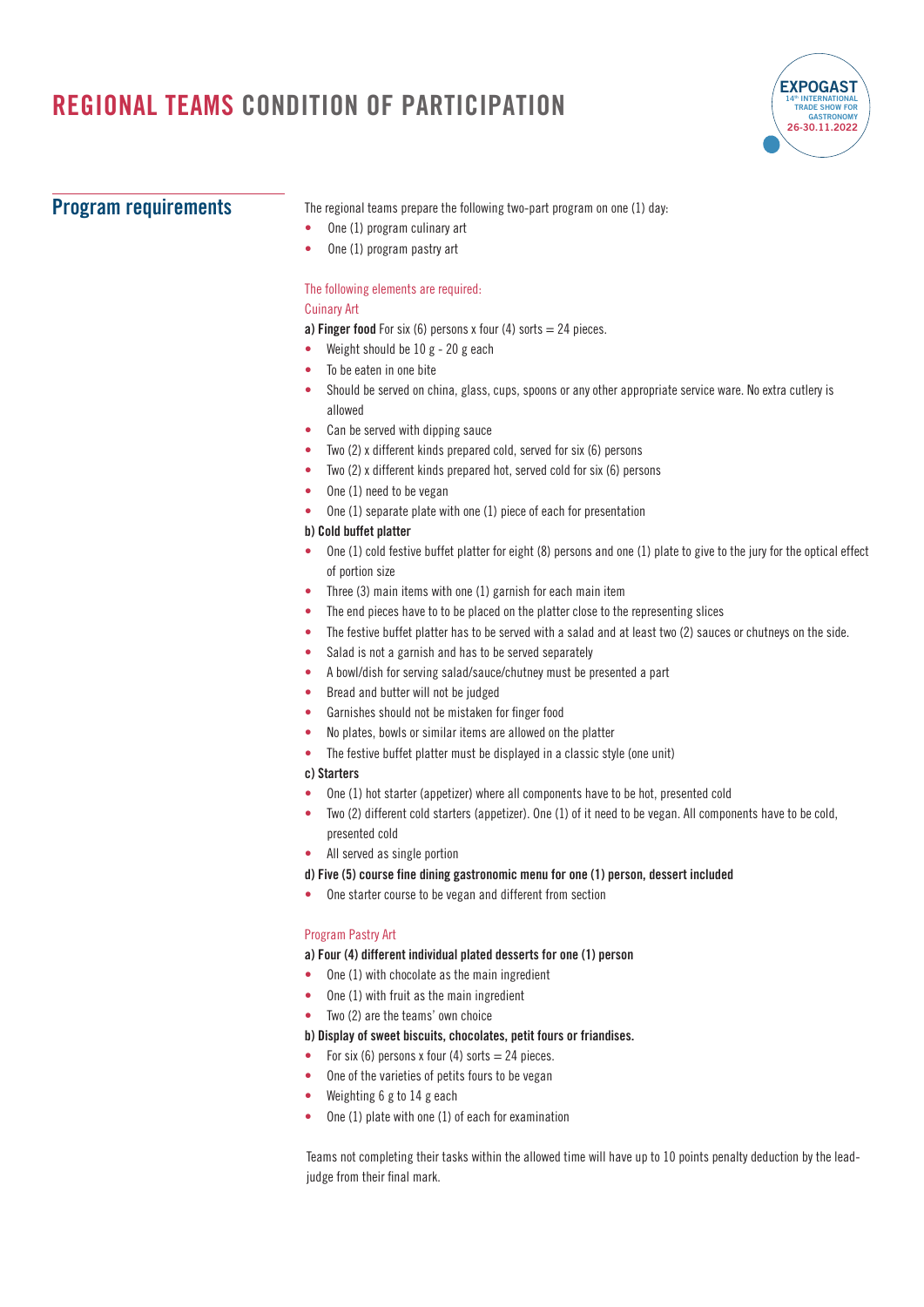

| <b>Table</b>              | $3 \times 3$ m = 9 m <sup>2</sup> table – with one power outlet. White table top and white skirting.<br>In the interest of safety in the halls it is forbidden to dismantle the tables or to add one's own tables. A power<br>supply of 220 volt, 16 A is available underneath the table. It is strictly forbidden to use living animals as table<br>decorations.<br>IMPORTANT: The program has to be displayed in its entity in one day. Each exhibition item can only once be accepted<br>to the competition. |                                                                                                                     |  |
|---------------------------|-----------------------------------------------------------------------------------------------------------------------------------------------------------------------------------------------------------------------------------------------------------------------------------------------------------------------------------------------------------------------------------------------------------------------------------------------------------------------------------------------------------------|---------------------------------------------------------------------------------------------------------------------|--|
| <b>Labelling</b>          | The plates and exhibition items have to be uniformly labelled in order to designate them properly (names of dishes<br>and team). The organizer has the right to remove plates that do not fulfil the standard requirements of culinary art.                                                                                                                                                                                                                                                                     |                                                                                                                     |  |
| <b>International jury</b> | Judges accreded in accredited culinary arts<br>٠<br>Judges accreded in accredited pastry arts<br>٠<br>Culinary arts will be judged by chefs only<br>۰<br>The jury can cut any of the items if necessary<br>٠<br>Neither culinary arts nor pastry arts will be tasted<br>٠<br>Petit fours plate required for cutting and examination<br>۰<br>The decisions of the jury are final and irrevocable<br>٠<br>Neither culinary arts nor pastry arts will be tasted<br>۰                                               |                                                                                                                     |  |
| <b>Judging points</b>     | The exhibition items must be exhibited daily at 7.00 h. The withdrawal will start at 18.00 h.<br>Judging points - Culinary art                                                                                                                                                                                                                                                                                                                                                                                  |                                                                                                                     |  |
|                           | <b>Presentation and innovation</b><br><b>Composition</b><br><b>Correct professional preparation</b>                                                                                                                                                                                                                                                                                                                                                                                                             | 30 points<br>30 points                                                                                              |  |
|                           | Skills,<br>Techniques                                                                                                                                                                                                                                                                                                                                                                                                                                                                                           | 30 points                                                                                                           |  |
|                           | <b>Serving arrangements</b>                                                                                                                                                                                                                                                                                                                                                                                                                                                                                     | 10 points                                                                                                           |  |
|                           | TOTAL:                                                                                                                                                                                                                                                                                                                                                                                                                                                                                                          | 100 points                                                                                                          |  |
|                           | Judging points - Pastry art                                                                                                                                                                                                                                                                                                                                                                                                                                                                                     |                                                                                                                     |  |
|                           | <b>Presentation and innovation</b>                                                                                                                                                                                                                                                                                                                                                                                                                                                                              | 30 points                                                                                                           |  |
|                           | <b>Composition</b><br><b>Correct professional preparation</b><br>Skills,                                                                                                                                                                                                                                                                                                                                                                                                                                        | 30 points                                                                                                           |  |
|                           | Techniques                                                                                                                                                                                                                                                                                                                                                                                                                                                                                                      | 30 points                                                                                                           |  |
|                           | <b>Serving arrangements</b>                                                                                                                                                                                                                                                                                                                                                                                                                                                                                     | 10 points                                                                                                           |  |
|                           | TOTAL:                                                                                                                                                                                                                                                                                                                                                                                                                                                                                                          | 100 points                                                                                                          |  |
|                           | hygiene regulations.                                                                                                                                                                                                                                                                                                                                                                                                                                                                                            | By decree of the jury chairman, the organizer exercises the right to disqualify any team in breach of international |  |
| <b>Feedback</b>           | The competitor can receive feedback on the day of the competition.                                                                                                                                                                                                                                                                                                                                                                                                                                              |                                                                                                                     |  |

The competitor can receive feedback on the day of the competition. A couple of judges will be available in the cold exhibition hall from 2 pm-3 pm.